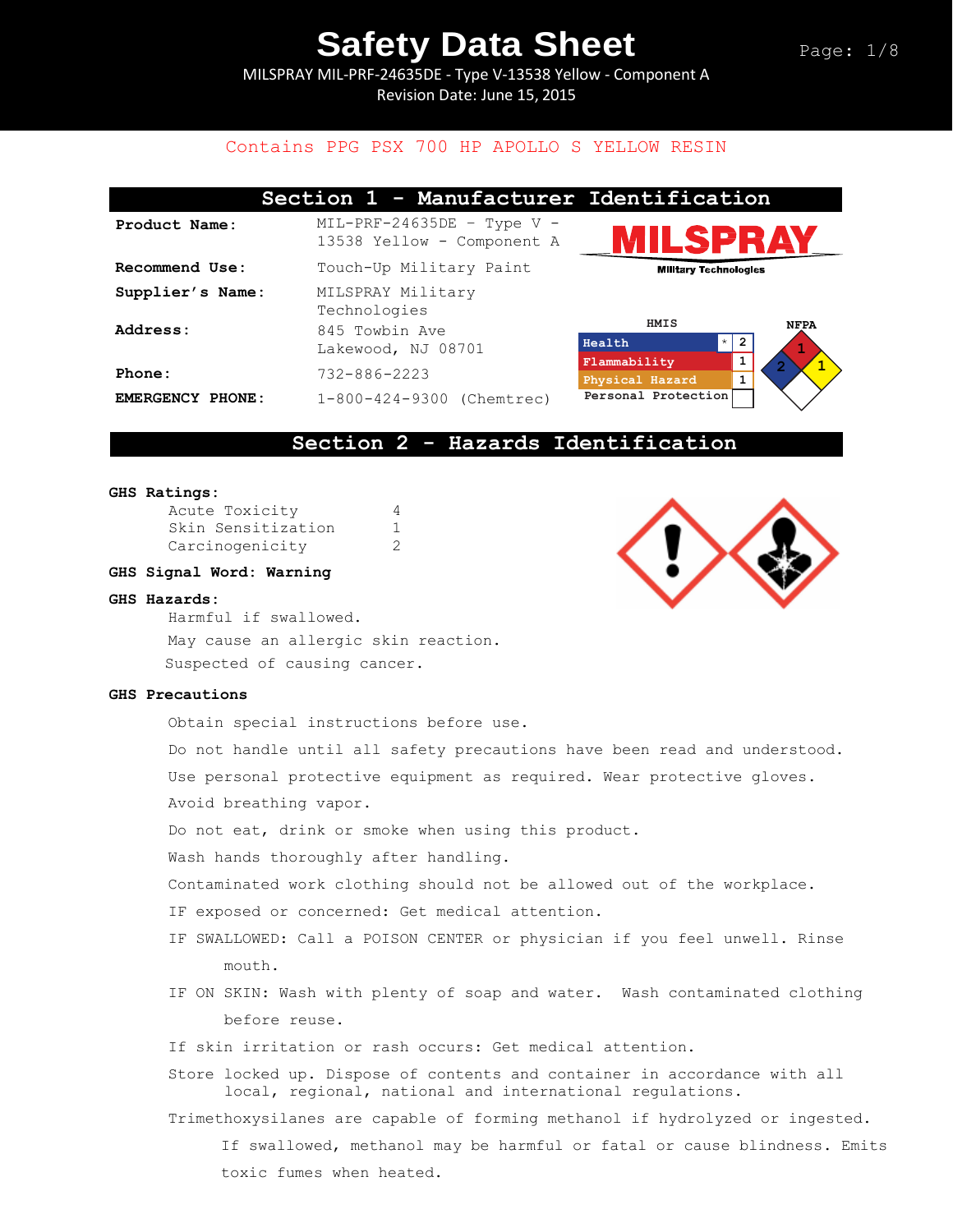MILSPRAY MIL-PRF-24635DE - Type V-13538 Yellow - Component A Revision Date: June 15, 2015

## **Section 3 - Composition/Information on Ingredients**

| Component                                                  | CAS Number       | % by weight |
|------------------------------------------------------------|------------------|-------------|
| Proprietary silicone                                       | Trade Secret     | $15 - 40$   |
| Epoxy                                                      | Trade Secret     | $15 - 40$   |
| Titanium dioxide                                           | $13463 - 67 - 7$ | $1 - 5$     |
| bis $(1, 2, 2, 6, 6$ -pentamethyl-4-piperidyl)<br>sebacate | $41556 - 26 - 7$ | $1 - 5$     |

## **Section 4 - First Aid Measures**

If ingestion, irritation, any type of overexposure or symptoms of overexposure occur during or persists after use of this product, contact a POISON CONTROL CENTER, EMERGENCY ROOM OR PHYSICIAN immediately; have Safety Data Sheet information available. Never give anything by mouth to an unconscious or convulsing person.

**EYE CONTACT:** Check for and remove any contact lenses. Immediately flush eyes with running water for at least 15 minutes, keeping eyelids open. Seek immediate medical attention.

**SKIN CONTACT:** Remove contaminated clothing and shoes. Wash skin thoroughly with soap and water or use recognized skin cleanser. Do NOT use solvents or thinners. May cause an allergic skin reaction. Adverse symptoms may include irritation and/or redness. **INHALATION:** Remove to fresh air. Keep person warm and at rest. If not breathing, if breathing is irregular or if respiratory arrest occurs, provide artificial respiration or oxygen by trained personnel. Exposure to decomposition products may cause a health hazard. Serious effects may be delayed following exposure.

**INGESTION:** If swallowed, seek medical advice immediately and show this container or label. Keep person warm and at rest. Do NOT induce vomiting. Harmful if swallowed.

**NOTE TO PHYSICIAN:** In case of inhalation of decomposition products in a fire, symptoms may be delayed. The exposed person may need to be kept under medical surveillance for 48 hours.

**PROTECTION OF FIRST-AIDERS:** No action shall be taken involving any personal risk or without suitable training. It may be dangerous to the person providing aid to give mouth-to-mouth resuscitation. Wash contaminated clothing thoroughly with water before removing it, or wear gloves.

### **Section 5 - Fire Fighting Measures**

**SUITABLE EXTINGUISHING MEDIA:** Use an extinguishing agent suitable for the surrounding fire.

**UNSUITABLE EXTINGUISHING MEDIA:** Not available.

**UNUSUAL FIRE & EXPLOSION HAZARDS:** In a fire or if heated, a pressure increase will occur and the container may burst. Vapors may accumulate in low or confined areas or travel a considerable distance to a source of ignition and flash back. This material is toxic to aquatic life with long lasting effects. Fire water contaminated with this material must be contained and prevented from being discharged to any waterway, sewer or drain.

**PRODUCTS OF COMBUSTION:** Decomposition products may include the following materials: carbon dioxide, carbon monoxide, nitrogen oxides, halogenated compounds and/or metal oxide/oxides.

**PROTECTION OF FIREFIGHTERS:** Promptly isolate the scene by removing all persons from the vicinity of the incident if there is a fire. No action shall be taken involving any personal risk or without suitable training.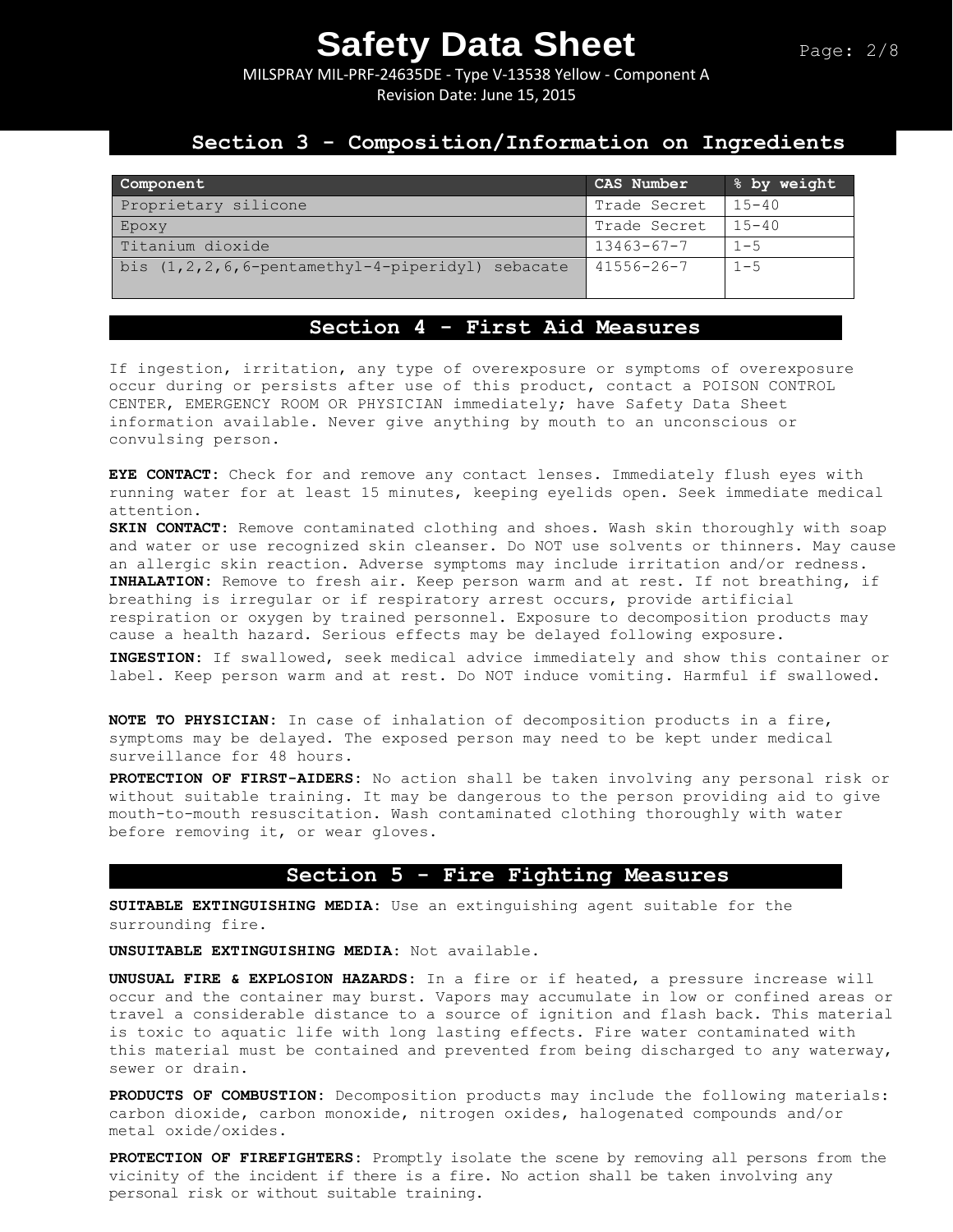## MILSPRAY MIL-PRF-24635DE - Type V-13538 Yellow - Component A Revision Date: June 15, 2015

**FIRE FIGHTING EQUIPMENT:** Fire-fighters should wear appropriate protective equipment and self-contained breathing apparatus (SCBA) with a full face-piece operated in positive pressure mode.

## **Section 6 - Accidental Release Measures**

**PERSONAL PRECAUTIONS:** No action shall be taken involving any personal risk or without suitable training. Evacuate surrounding areas. Keep unnecessary and unprotected personnel from entering. Do not touch or walk through spilled material. Avoid breathing vapor or mist. Provide adequate ventilation. Wear appropriate respirator when ventilation is inadequate. Put on appropriate personal protective equipment.

**EMERGENCY RESPONDER PRECAUTIONS:** If specialized clothing is required to deal with the spillage, take note of any information in Section 8 on suitable and unsuitable materials. See also the information in "Personal Precautions".

**ENVIRONMENTAL PRECAUTIONS:** Avoid dispersal of spilled material and runoff and contact with soil, waterways, drains and sewers. Inform the relevant authorities if the product has caused environmental pollution (sewers, waterways, soil or air).

### **METHODS OF CONTAINMENT AND CLEAN-UP:**

**SMALL SPILLS:** Stop leak if without risk. Move containers from spill area. Dilute with water and mop up if water-soluble. Alternatively, or if waterinsoluble, absorb with an inert dry material and place in an appropriate waste disposal container. Dispose of via a licensed waste disposal contractor.

**LARGE SPILLS:** Stop leak if without risk. Move containers from spill area. Approach release from upwind. Prevent entry into sewers, water courses, basements or confined areas. Wash spillages into an effluent treatment plant or proceed as follows. Contain and collect spillage with non-combustible, absorbent material e.g. sand, earth, vermiculite or diatomaceous earth and place in container for disposal according to local regulations (see Section 13). Dispose of via a licensed waste disposal contractor. Contaminated absorbent material may pose the same hazard as the spilled product. Note: see Section 1 for emergency contact information and Section 13 for waste disposal.

**OTHER INFORMATION:** Not available.

## **Section 7 - Handling and Storage**

**HANDLING**: Put on appropriate personal protective equipment (see Section 8). Persons with a history of skin sensitization problems should not be employed in any process in which this product is used. Avoid exposure - obtain special instructions before use. Do not handle until all safety precautions have been read and understood. Do not get in eyes or on skin or clothing. Do not ingest. Avoid breathing vapor or mist. If during normal use the material presents a respiratory hazard, use only with adequate ventilation or wear appropriate respirator. Keep in the original container or an approved alternative made from a compatible material, kept tightly closed when not in use. Empty containers retain product residue and can be hazardous. Do not reuse container.

Vapors may accumulate in low or confined areas or travel a considerable distance to a source of ignition and flash back. Vapors are heavier than air and may spread along floors. If this material is part of a multiple component system, read the Safety Data Sheet(s) for the other component or components before blending as the resulting mixture may have the hazards of all of its parts.

Eating, drinking and smoking should be prohibited in areas where this material is handled, stored and processed. Workers should wash hands and face before eating, drinking and smoking. Remove contaminated clothing and protective equipment before entering eating areas. See also Section 8 for additional information on hygiene measures.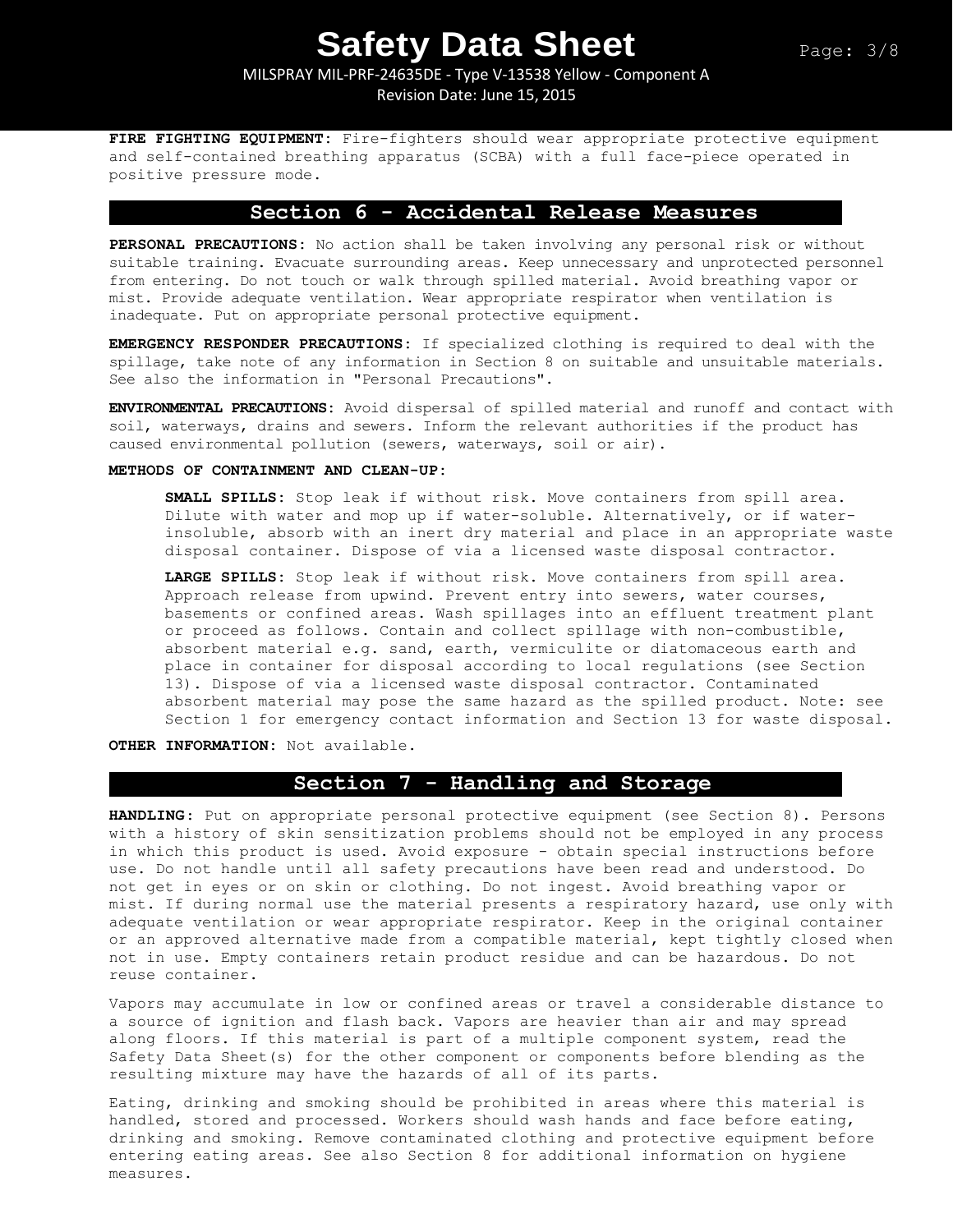MILSPRAY MIL-PRF-24635DE - Type V-13538 Yellow - Component A

Revision Date: June 15, 2015

**STORAGE:** Do not store above the following temperature: 35°C (95°F). Store in accordance with local regulations. Store in original container protected from direct sunlight in a dry, cool and well-ventilated area, away from incompatible materials (see Section 10) and food and drink. Keep container tightly closed and sealed until ready for use. Containers that have been opened must be carefully resealed and kept upright to prevent leakage. Do not store in unlabeled containers. Use appropriate containment to avoid environmental contamination.

### **Section 8 - Exposure Controls/Personal Protection**

| Component        | OSHA PEL-TWA                                     | ACGIH TLV-TWA                 |
|------------------|--------------------------------------------------|-------------------------------|
| Titanium dioxide | $15 \text{ mg/m}^3$ 8 hours.<br>Form: Total dust | 10 mg/m <sup>3</sup> 8 hours. |

**RECOMMENDED MONITORING PROCEDURES:** If this product contains ingredients with exposure limits, personal, workplace atmosphere or biological monitoring may be required to determine the effectiveness of the ventilation or other control measures and/or the necessity to use respiratory protective equipment. Reference should be made to appropriate monitoring standards. Reference to national guidance documents for methods for the determination of hazardous substances will also be required.

**ENGINEERING CONTROLS:** If user operations generate dust, fumes, gas, vapor or mist, use process enclosures, local exhaust ventilation or other engineering controls to keep worker exposure to airborne contaminants below any recommended or statutory limits.

**ENVIRONMENTAL EXPOSURE CONTROLS:** Emissions from ventilation or work process equipment should be checked to ensure they comply with the requirements of environmental protection legislation. In some cases, fume scrubbers, filters or engineering modifications to the process equipment will be necessary to reduce emissions to acceptable levels.

**EYE PROTECTION**: Safety glasses with side shields.

**SKIN PROTECTION:** Chemical-resistant, impervious gloves complying with an approved standard should be worn at all times when handling chemical products if a risk assessment indicates this is necessary. Considering the parameters specified by the glove manufacturer, check during use that the gloves are still retaining their protective properties. It should be noted that the time to breakthrough for any glove material may be different for different glove manufacturers. In the case of mixtures, consisting of several substances, the protection time of the gloves cannot be accurately estimated. Wear butyl rubber gloves. Personal protective equipment for the body should be selected based on the task being performed and the risks involved and should be approved by a specialist before handling this product. Appropriate footwear and any additional skin protection measures should be selected based on the task being performed and the risks involved and should be approved by a specialist before handling this product.

**RECOMMENDED VENTILATION:** Not available.

**RESPIRATORY PROTECTION**: Respirator selection must be based on known or anticipated exposure levels, the hazards of the product and the safe working limits of the selected respirator. If workers are exposed to concentrations above the exposure limit, they must use appropriate, certified respirators. Use a properly fitted, air-purifying or air-fed respirator complying with an approved standard if a risk assessment indicates this is necessary.

**CONTAMINATED EQUIPMENT:** Not available.

**HYGIENE:** Wash hands, forearms and face thoroughly after handling chemical products, before eating, smoking and using the lavatory and at the end of the working period. Appropriate techniques should be used to remove potentially contaminated clothing. Contaminated work clothing should not be allowed out of the workplace. Wash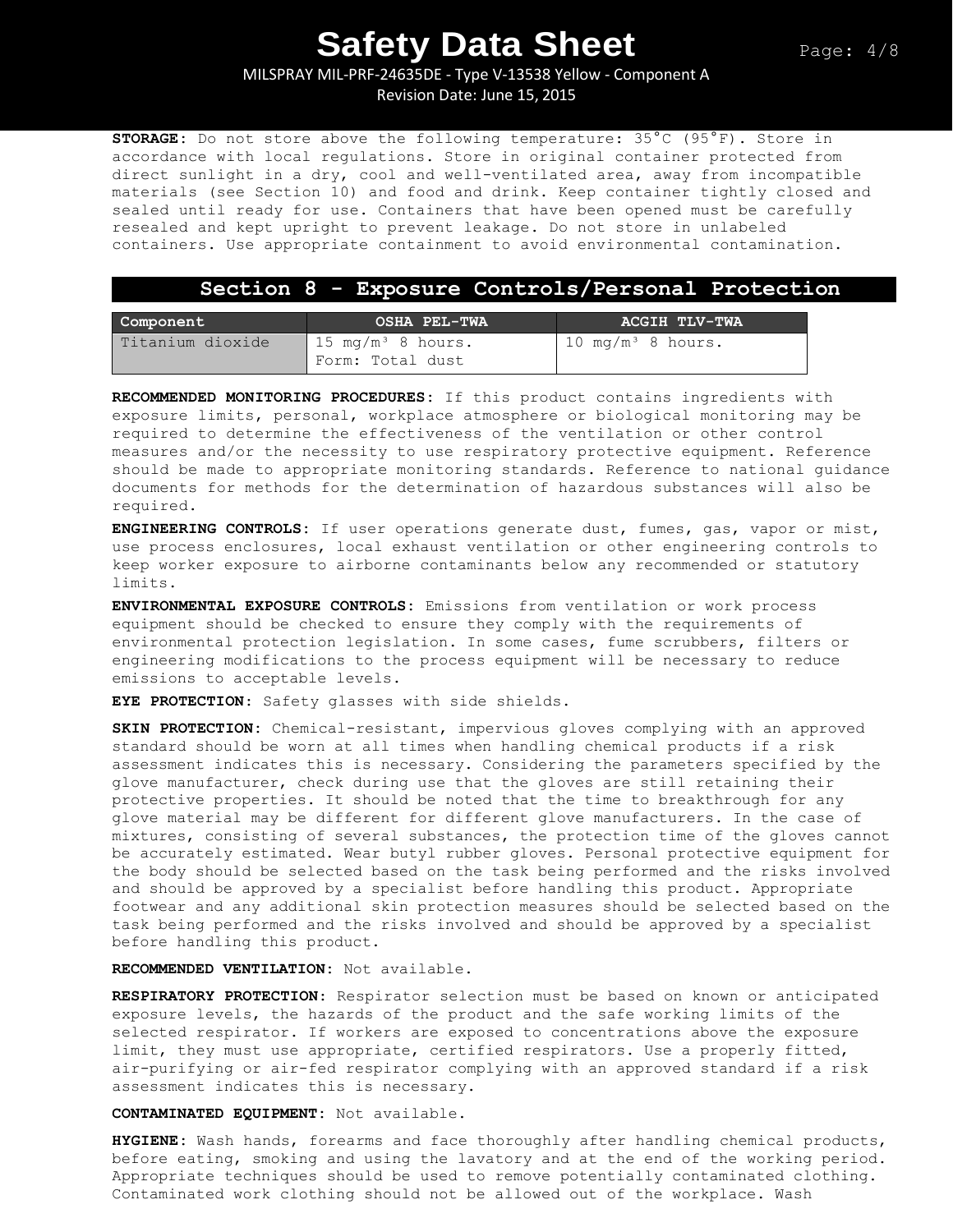MILSPRAY MIL-PRF-24635DE - Type V-13538 Yellow - Component A Revision Date: June 15, 2015

contaminated clothing before reusing. Ensure that eyewash stations and safety showers are close to the workstation location.

### **Section 9 - Physical and Chemical Properties**

**APPEARANCE:** Yellow liquid. **ODOR:** Characteristic **ODOR THRESHOLD:** Not available. **PHYSICAL STATE:** Liquid **% Volume Volatile:** 0% (v/v), 0.2% (w/w) **Formula Lb/Gal:** Not available. **Boiling Range:** >37.78°C (>100°F) **pH:** Not available. **MELTING POINT/FREEZING POINT:** Not available. **FLASH POINT:** Closed cup: 97.22°C (207°F) **FLAMMABILITY:** This material supports combustion. **UPPER/LOWER LIMITS FLAMMABITLITY:** Not available/1.50 **VAPOR PRESSURE:** 1.5 kPa (11.4 mm Hg) [room temperature] **EVAPORATION RATE:** 0.69 (butyl acetate = 1) **DENSITY:** 10.68 lbs/gal **RELATIVE DENSITY:** 1.28 **SOLUBITLITY:** Insoluble in cold water. **PARTITION COEFFICICIENT:** Not available. **AUTO-IGNITION TEMPERATURE:** Not available. **DECOMPOSITION TEMPERATURE:** Not available. **VISCOSITY:** Kinematic  $(40^{\circ}\text{C } (104^{\circ}\text{F}))$ :  $>0.21$  cm2/s ( $>21$  cSt) **VAPOR DENSITTY:** Not available. **Lbs VOC/Gallon Less Water:** Not available. **Gms VOC/Liter Less Water:** Not available. **%Solid. (w/w):** 99.8

### **Section 10 - Stability and Reactivity**

**REACTIVITY:** No specific test data related to reactivity available for this product or its ingredients.

**STABILITY:** The product is stable.

**CONDITIONS TO AVOID:** When exposed to high temperatures may produce hazardous decomposition products.

**INCOMPATIBLE MATERIALS:** Keep away from the following materials to prevent strong exothermic reactions: oxidizing agents, strong alkalis, strong acids. **HAZARDOUS DECOMPOSITION PRODUCTS:** Decomposition products may include the following materials: carbon monoxide, carbon dioxide, smoke, oxides of nitrogen**. POSSIBILITY OF HAZARDOUS REACTIONS:** Under normal conditions of storage and use, hazardous reactions will not occur.

## **Section 11 - Toxicological Information**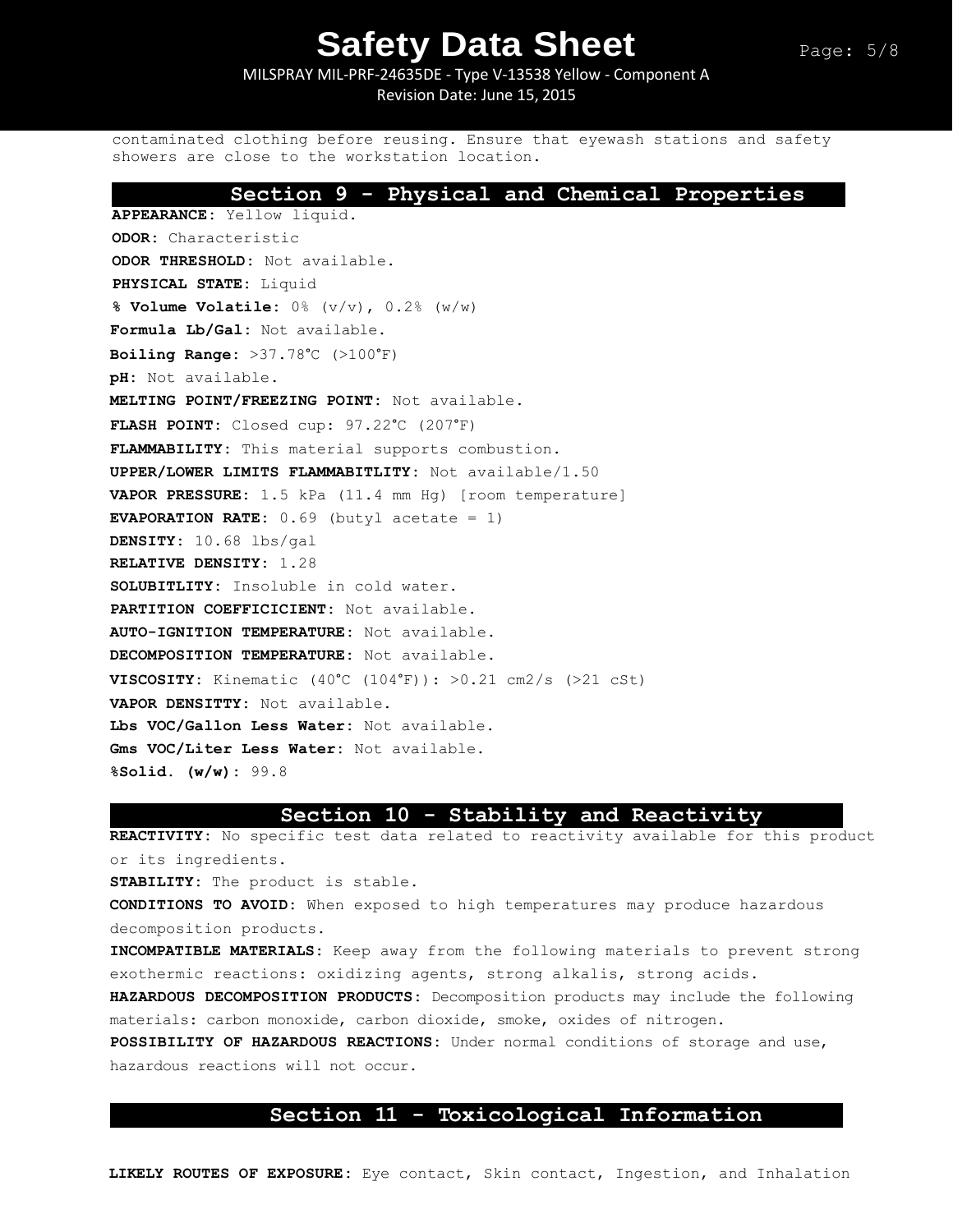MILSPRAY MIL-PRF-24635DE - Type V-13538 Yellow - Component A Revision Date: June 15, 2015

**EYE:** No known significant effects or critical hazards. **INHALATION:** No known significant effects or critical hazards. **SKIN:** May cause an allergic skin reaction. **Ingestion:** Harmful if swallowed.

**MEDICAL CONDITIONS AGGRAVATED BY EXPOSURE:** There are no data available on the mixture itself. Trimethoxysilanes are capable of forming methanol if hydrolyzed or ingested. If swallowed, methanol may be harmful or fatal or cause blindness. If splashed in the eyes, the liquid may cause irritation and reversible damage. Ingestion may cause nausea, diarrhea and vomiting. This takes into account, where known, delayed and immediate effects and also chronic effects of components from short-term and long-term exposure by oral, inhalation and dermal routes of exposure and eye contact.

**TARGET ORGANS:** Contains material which causes damage to the following organs: upper respiratory tract, skin, eyes.

**CANCER INFORMATION:** There are no data available on the mixture itself.

**Carcinogenicity:** The following chemicals comprise 0.1% or more of this mixture and are listed and/or classified as carcinogens or potential carcinogens by NTP, IARC, OSHA (mandatory listing), or ACGIH (optional listing). Suspected of causing cancer. Risk of cancer depends on duration and level of exposure.

CAS Number- 13463-67-7; Description- Titanium dioxide; % Weight- 1-5%; Carcinogen Rating- 2B (IARC).

**DEVELOPMENTAL INFORMATION:** There are no data available on the mixture itself.

**OTHER:** Once sensitized, a severe allergic reaction may occur when subsequently exposed to very low levels.

#### **MIXTURE TOXICITY:** Not available.

**ACUTE TOXICITY:** 

| Route | ATE value   |
|-------|-------------|
| Oral  | 689.0 mg/kg |

#### **COMPONENT TOXICITY:**

| Component                                               | LD50 Oral     |
|---------------------------------------------------------|---------------|
| Titanium dioxide                                        | Rat > 10q/kg  |
| bis $(1, 2, 2, 6, 6$ -pentamethyl-4-piperidyl) sebacate | Rat 3.125g/kg |

## **Section 12 - Ecological Information**

#### **ENVIRONMENTAL EFFECTS:** Toxicity:

| Product Name | Result                                              | Species                    | Exposure |
|--------------|-----------------------------------------------------|----------------------------|----------|
|              | Titanium dioxide   Acute LC50 >100 mg/l Fresh water | - Daphnia<br>Daphnia magna | 48 hours |

## **Section 13 - Disposal Considerations**

The generation of waste should be avoided or minimized wherever possible. Disposal of this product, solutions and any by-products should at all times comply with the requirements of environmental protection and waste disposal legislation and any regional local authority requirements. Dispose of surplus and non-recyclable products via a licensed waste disposal contractor. Waste should not be disposed of untreated to the sewer unless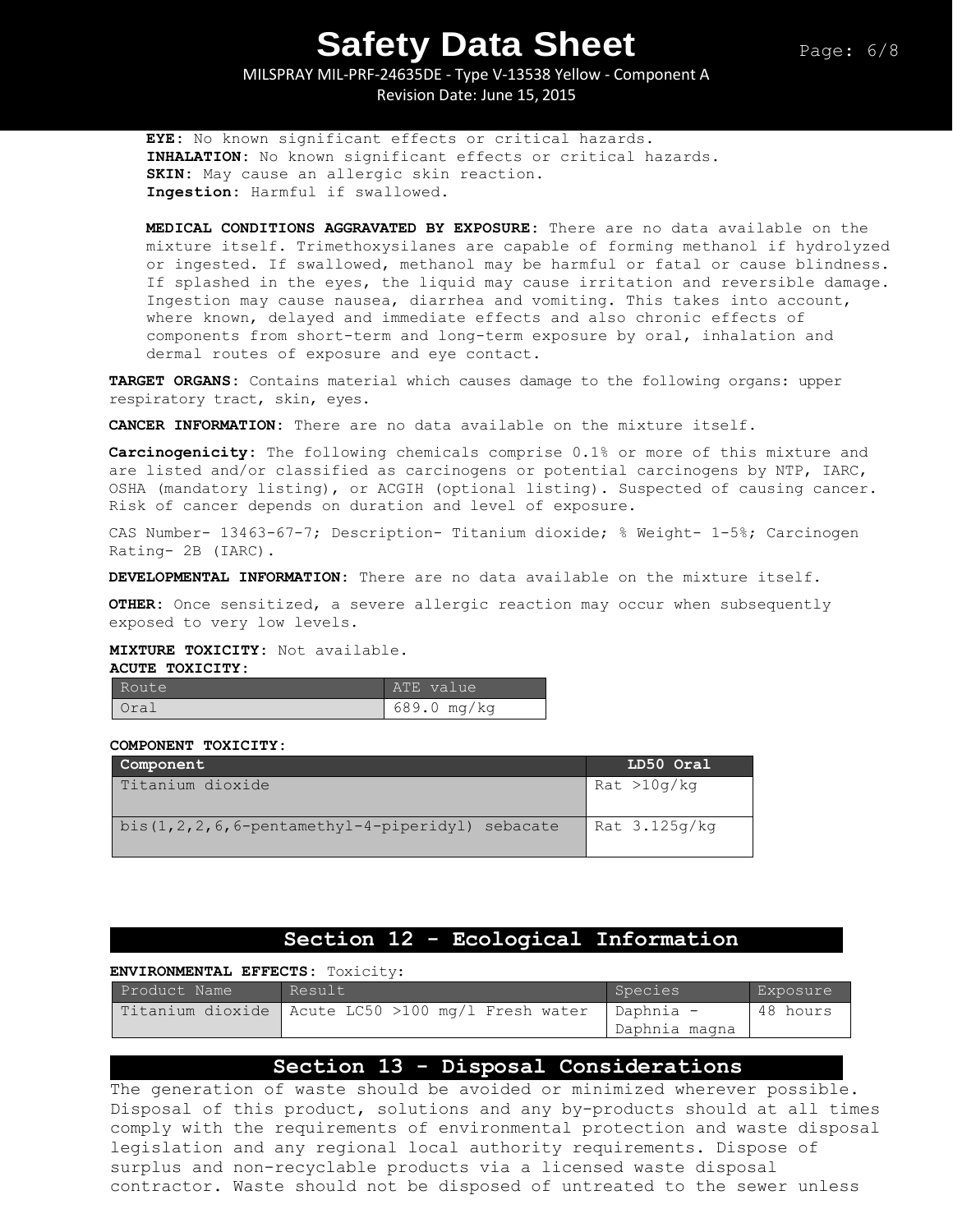MILSPRAY MIL-PRF-24635DE - Type V-13538 Yellow - Component A

Revision Date: June 15, 2015

fully compliant with the requirements of all authorities with jurisdiction. Waste packaging should be recycled. Incineration or landfill should only be considered when recycling is not feasible. This material and its container must be disposed of in a safe way. Care should be taken when handling emptied containers that have not been cleaned or rinsed out. Empty containers or liners may retain some product residues. Avoid dispersal of spilled material and runoff and contact with soil, waterways, drains and sewers.

| Section 14 - Transport Information |                              |                                                                                      |                                                             |  |
|------------------------------------|------------------------------|--------------------------------------------------------------------------------------|-------------------------------------------------------------|--|
|                                    | <b>DOT</b><br>Classification | <b>IATA</b>                                                                          | <b>IMDG</b>                                                 |  |
| UN Number                          | Not regulated                | UN3082                                                                               | UN1263                                                      |  |
| UN proper shipping name            | Not applicable               | Environmentally<br>hazardous<br>substance,<br>liquid, N.O.S                          | Environmentally<br>hazardous<br>substance,<br>liquid, N.O.S |  |
| Transport hazard<br>class (es)     | Not applicable               | 9                                                                                    | 9                                                           |  |
| Packing group                      | Not applicable               | III                                                                                  | III                                                         |  |
| Environmental hazards              | Not applicable               | Yes<br>(Epoxy, bid<br>$(1, 2, 2, 6, 6-$<br>pentamethyl-4-<br>piperidyl)<br>sebacate) | Yes<br>Not applicable.                                      |  |

**SPECIAL PRECAUTIONS FOR USER:** Transport within user's premises: always transport in closed containers that are upright and secure. Ensure that persons transporting the product know what to do in the event of an accident or spillage.

## **Section 15 - Regulatory Information**

**Section 311/312 Classification:** Immediate (acute) health hazard

Delayed (chronic) health hazard

| <b>Product Name</b> | <b>Fire</b><br><b>Hazard</b> | Sudden<br>release of<br>pressure | Reactive  | Immediate<br>(acute)<br>health hazard | Delayed<br>(chronic)<br>health hazard |
|---------------------|------------------------------|----------------------------------|-----------|---------------------------------------|---------------------------------------|
| Proprietary         | No.                          | No.                              | No.       | Yes                                   | No.                                   |
| silicone            |                              |                                  |           |                                       |                                       |
| Epoxy               | No                           | No                               | No        | Yes                                   | No                                    |
| Titanium            | No                           | <b>No</b>                        | <b>No</b> | <b>No</b>                             | Yes                                   |
| dioxide             |                              |                                  |           |                                       |                                       |
| bis                 | <b>No</b>                    | <b>No</b>                        | No        | Yes                                   | No                                    |
| $(1, 2, 2, 6, 6-$   |                              |                                  |           |                                       |                                       |
| pentamethyl-        |                              |                                  |           |                                       |                                       |
| 4-piperidyl)        |                              |                                  |           |                                       |                                       |
| sebacate            |                              |                                  |           |                                       |                                       |